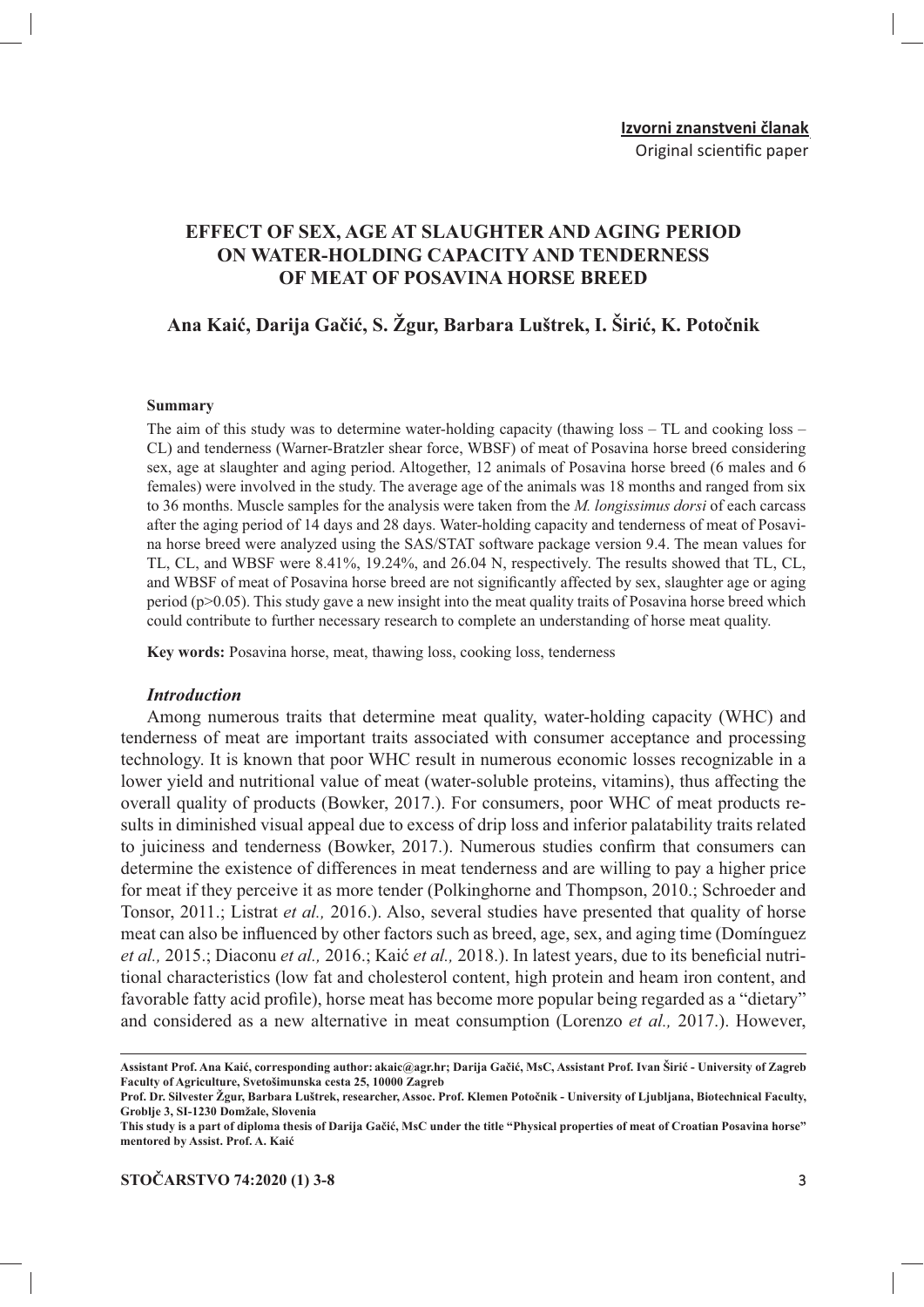compared to other meat producing species, there is still a lack of knowledge and information about quality traits of horse meat and factors affecting those traits. Posavina horse breed represents the recognizable transboundary autochthonous cold-blooded breed. The significant income of this breed comes from meat production although there is a lack of knowledge on their meat quality traits. In this context, the aim of this study was to determine WHC and tenderness of meat of Posavina horse breed considering sex, age at slaughter and aging period.

### **Materials and methods**

The study was conducted as a part of the routine slaughtering and *post mortem* processing practice of horse meat in the specialized commercial butchery. Altogether, 12 animals of Posavina horse breed (6 males and 6 females) were involved in the study. The animals for the slaughter were raised at small farms with similar (traditional) husbandry practices and were monitored according to EU regulations (Commission Implementing Regulation, 2015.). The ages of the animals ranged from six months to 36 months with an average of 18 months. The animals were stunned with a captive bolt, slaughtered and dressed according to the Council Regulation (2009.). After evisceration, the carcasses were weighed and then chilled at 4  $^{\circ}$ C in a cold chamber. As a part of routine practice, the carcasses were aged 14 days under refrigerated conditions. After the aging period of 14 days, two 2-cm thick slices from *M. longissimus dorsi* (between  $6<sup>th</sup>$  and  $8<sup>th</sup>$  thoracic vertebrae; LT) were taken from each carcass (n=24).

The samples were prepared for Warner-Bratzler shear force (WBSF) determination and vacuum packaged. One slice of LT was immediately frozen at -20°C (14 days aged samples; first aging,  $n=12$ ), whereas the others were stored under refrigerated conditions for another 14 days (altogether 28 days; second aging,  $n=12$ ). At the end of the second aging period, the LT samples were frozen at -20°C. After the storage period, the samples were thawed under the conventional refrigerated conditions (at 4°C for 24 h) and used for determination of thawing loss (TL), cooking loss (CL) and WBSF. Analytical methods taken for the determination of TL, CL, and WBSF were performed as previously described Kaić et al. (2018.). The WHC and tenderness of meat of Posavina horse breed were analyzed using the SAS/STAT software package version 9.4 (SAS Inst. Inc., 2004.). Descriptive statistics of the investigated traits was analyzed using MEANS procedure, whereas the effect of sex, age at slaughter, and aging period were analyzed using MIXED procedures. The best fitted model for WHC and tenderness included the overall mean (µ), sex (*i* = male, female), the linear regression coefficient ( $\beta$ ) of age in months (x<sub>ii</sub>), aging period ( $j = 14$ , 28 days) as fixed effects, and the random residual ( $e_{ijk}$ ). Post hoc comparison among the least square means was assessed using a t-test. Differences were considered if  $p<0.05$ .

#### **Results and discussion**

Table 1. shows descriptive statistics for TL, CL, and WBSF of meat of Posavina horse breed. The average TL value found in our study is greater (8.41%) than the TL reported by Tateo *et al.* (2008.) in the LT muscle (5.81%) of Italian Heavy Draft horse. Among the numerous factors that could have influenced on these differences, different aging/freezing/thawing conditions might have played a crucial role. Kim and Brad Kim (2017.) reported that each aging, freezing and/or thawing process by itself, in sequence or in combination may result in different quality characteristics of meat. The samples of LT reported by Tateo et al. (2008.) were vacuum-packaged 72 h post mortem and stored for 10 days. After that, the samples were thawed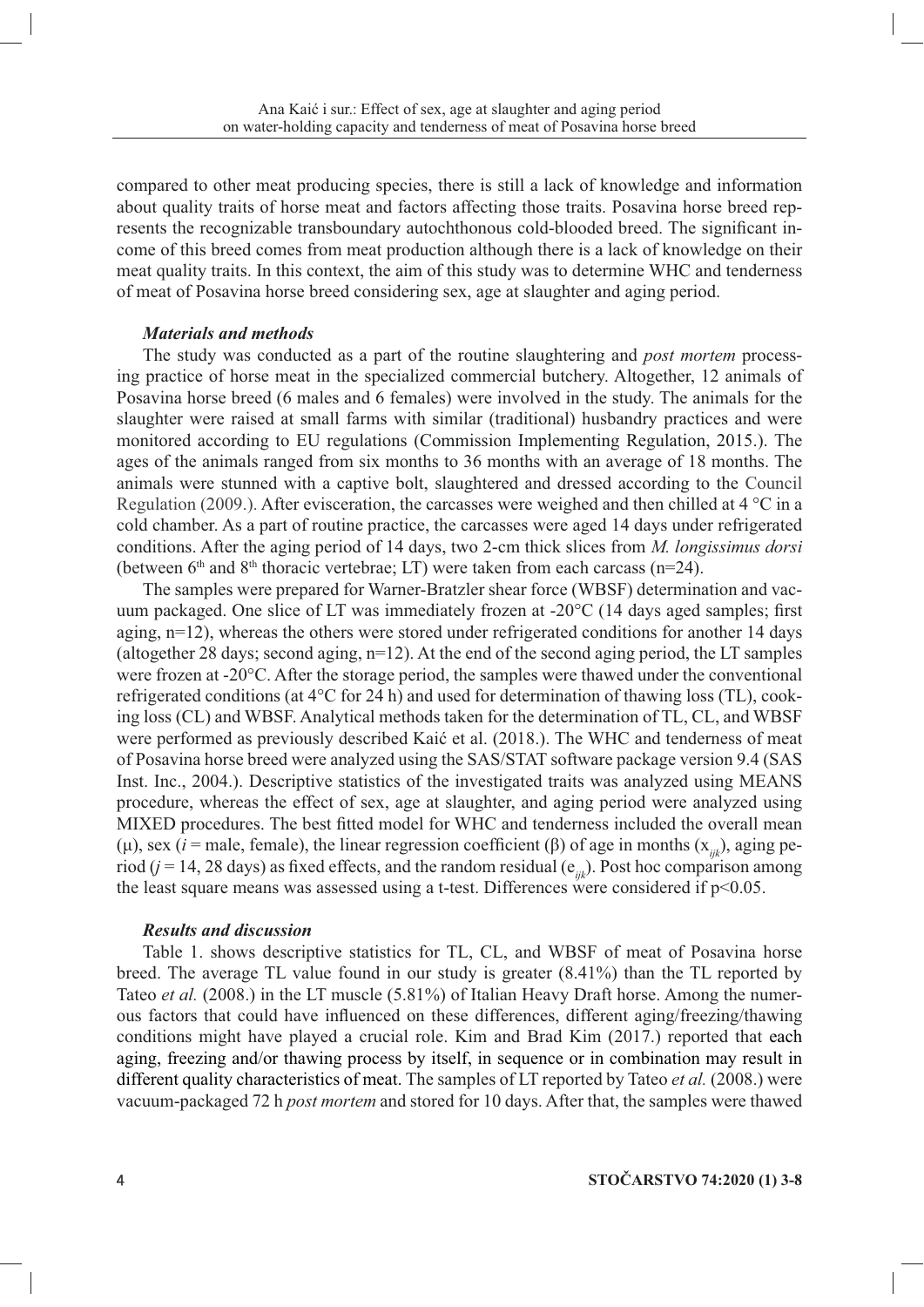at  $2^{\circ}$ C to  $5^{\circ}$ C during a period of 24 h. Contrary, our samples were aged separately 14 and 28 days, vacuum-packaged, stored at -20 $^{\circ}$ C until the end of the trial and thawed at 4  $^{\circ}$ C during a period of 24 h. The relatively high variability in the TL of our samples  $(CV = 28.17%)$  could be due to the differences in damaged levels to muscular cells ultrastructure during frozen storage.

The average CL found in our study was lower  $(19.24\%)$  than the CL value  $(25.4\%)$  reported by Tateo et al. (2008.). These differences could be explained with a greater amount of water in our samples released when measuring TL. In addition, according to Franco et al. (2011.), this result could be due to the different conditions during thermal process. They explained how small differences in the control of cooking temperature over a long time could affect the final CL values, and that the rigorous control of a process is necessary when comparing research results. Tateo *et al.* (2008.) measured CL when an internal temperature of 70  $^{\circ}$ C had been attained in the sample for 3 min. Contrary, our CL was measured when the endpoint temperature of  $75^{\circ}$ C had been reached in the sample.

The WBSF mean value was  $26.4$  N and ranged from  $16.35$  N to  $43.53$  N. This results revealed that according to the tenderness categories classification proposed by Belew *et al.* (2003.), the meat of Posavina horse breed can be considered from "very tender" (WBSF  $\leq$ 3.2 kg) to "intermediate"  $(3.9 \times WBSF \le 4.6 \text{ kg})$ . The variability in WBSF  $(CV = 26.37\%)$  could be due to the random variation and needs to be confirmed by a larger number of samples.

Table 1 Descriptive statistics for thawing loss (TL), cooking loss (CL), and Warner-Bratzler shear force (WBSF) of Posavina horse breed

Tablica 1. Opisna statistika kala odmrzavanja (TL), kala kuhanja (CL) i Warner-Bratzler sile presijecanja (WBSF) mesa posavskog konja

|          |    |       | Std   | $CV, \%$ | Min   | Max   |
|----------|----|-------|-------|----------|-------|-------|
| $TL, \%$ | 24 | 8.41  | 2.368 | 28.17    | 4.97  | 13.92 |
| $CL, \%$ | 24 | 19.24 | 3.217 | 16.72    | 12.39 | 24.97 |
| WBSF, N  | 24 | 26.04 | 6.867 | 26.37    | 16.35 | 43.53 |

n: number of samples - broj uzoraka; mean - aritmetička srednja vrijednost; Min. - Maks.: minimum and maximum - minimalna i maksimalna vrijednost; CV: coefficient of variability - koeficijent varijabilnosti

Effect of sex, age at slaughter and aging period on TL, CL, and WBSF of meat of Posavina horse breed is shown in table 2. Regarding the influence of sex, no significant differences for TL were found ( $p=0.056$ ). The TL values ranged from 7.27% in females to 9.54% in males. In agreement with this, Tateo et al. (2008.) and Kaić et al. (2018.) also did not find significant differences for TL between meat from male and female horses. The TL was not significantly different with increasing age ( $p=0.312$ ;  $\beta=0.07$  % per month). De Palo *et al.* (2013.) and Kaić *et al.* (2018.) also did not found significant differences in TL among the meat of foals slaughtered at different ages. Although is known that the aging period could have a major effect on meat quality, the literature data shows that the optimum aging period for foal meat has not been defined yet. In addition, Kim and Brad Kim (2017.) indicated that different combinations of the aging period before freezing could improve the water-holding capacity of meat, particularly TL. Our results for the aging period (14 vs 28 days) did not reveal significant differences in TL among the LT muscles  $(p=0.241)$ .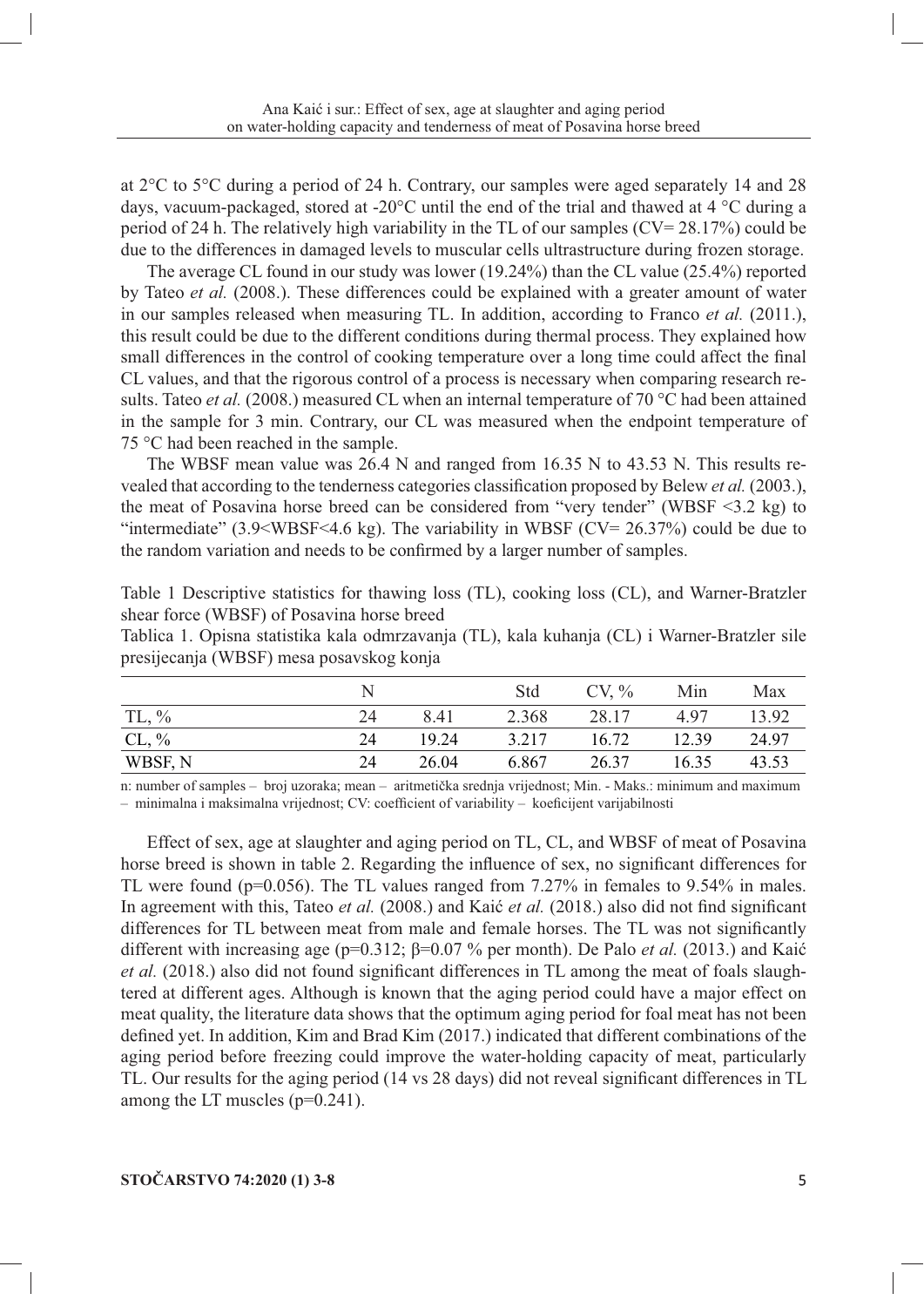The CL values showed that there is no significant difference in meat from male (19.2%) and female (19.3%; p=0.910) animals. Contrary to that, Tateo *et al.* (2008.), Lorenzo *et al.* (2013.), and Kaić et al. (2018.) found differences in CL values between the sexes, with greater values found in meat from males. An increase in age was not followed by an increase of CL values  $(p=0.107; \beta=0.15\%$  per month). In agreement with our result, Franco *et al.* (2011.) also did not found differences in CL values among foals slaughtered at the age of 9 months and 12 months. Concerning the aging period, the results show that there is no significant difference in CL values between the meat aged 14 and 28 days ( $p=0.388$ ).

The WBSF values indicated that there are no significant differences among males and females ( $p=0.754$ ). Other studies, carried out on horse meat, also confirmed that there is no significant effect of sex on WBSF values (Tateo et al., 2008.; Franco et al., 2011.; Kaić et al., 2018.). An increase of age was not followed by an increase in WBSF values ( $p=0.854$ ;  $\beta=0.04$  N per month). Contrary, Sarriés and Beriain (2006.) reported different WBSF values in LT muscle for 16-month-old foals (3.65 N) and 24-month-old foals (4.53 N). They explained that these differences could be due to a reduced gain rate of the older foals, which could be associated with lower protein synthesis and protein degradation. Based on their results they suggested that the meat of 24-month-old foals should be aged for a longer period than the meat from the younger 16-month-old foals. The increased aging period in the present study did not show significant differences in WBSF values ( $p=0.314$ ). Although most studies agree that an increased aging period results in an improvement in tenderness, some of them indicate that aging may not be advantageous in all muscles (Kim and Brad Kim, 2017.). In addition to that, Kaić et al. (2018.) also confirmed that regarding the increased aging period, there were no significant differences in WBSF values among different muscles.

Table 2 Effect of sex, age at slaughter and aging period on thawing loss (TL), cooking loss (CL), and Warner-Bratzler shear force (WBSF) of Posavina horse breed

|          | Sex / Spol |       |           |         | Age at slaughter /<br>Dob pri klanju |         | Aging period / Zrenje |           |           |         |
|----------|------------|-------|-----------|---------|--------------------------------------|---------|-----------------------|-----------|-----------|---------|
|          | M          | F     |           |         |                                      |         | 14                    | 28        |           |         |
|          | <b>LSM</b> |       | <b>SE</b> | p-value | $\beta \pm SE$                       | p-value | LSM                   |           | <b>SE</b> | p-value |
| $TL, \%$ | 9.54       | 7.27  | 0.718     | 0.056   | $0.07 \pm 0.063$                     | 0.312   |                       | 7.85 8.96 | 0.647     | 0.241   |
| $CL, \%$ | 19.2       | 19.3  | 0.98      | 0.910   | $0.15 \pm 0.087$                     | 0.107   | 18.7                  | 19.8      | 0.89      | 0.388   |
| WBSF, N  | 26.6       | 25.48 | 2.28      | 0.754   | $0.04 \pm 0.202$                     | 0.854   | 27.5                  | 24.5      | 2.06      | 0.314   |

Tablica 2. Utjecaj spola, dobi pri klanju i dužine zrenja na kalo odmrzavanja (TL), kalo kuhanja (CL) i Warner-Bratzler silu presijecanja (WBSF) u mesu posavskog konja

M: males – muški; F: females – ženski;  $\beta$  = regression coefficient for age in months – koeficijent regresije;  $N = Newton - Nj$ utn.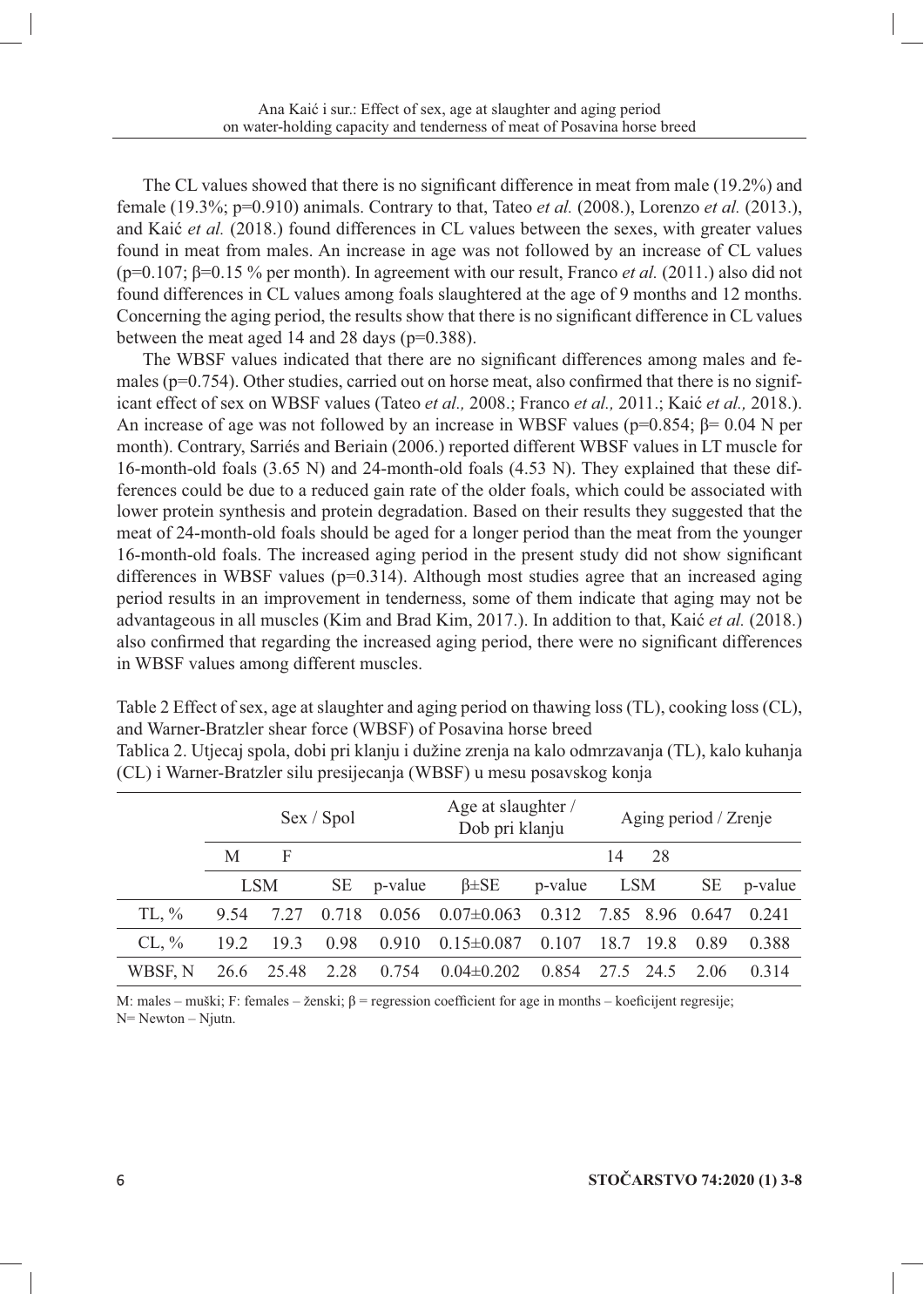### **Conclusion**

This study gave a new insight into the meat quality of Posavina horse breed. The results showed that thawing loss, cooking loss and Warner Bratzler shear force of meat of Posavina horse breed are not significantly affected by sex, slaughter age or aging period. It is expected that this study will contribute to further necessary research to complete an understanding of the meat quality of Posavina horse breed.

### **REFERENCES**

- 1. Belew, J.B., J.C. Brooks, D.R. McKenna, J.W. Savell (2003.): Warner-Bratzler shear evaluations of 40 bovine muscles. Meat Science, 64: 507-512.
- 2. Bowker, B. (2017.): Developments in our understanding of water-holding capacity. In: Poultry quality evaluation: Quality attributes and consumer values. Petracci, M., C. Berri (eds.). Woodhead Publishing, UK, 77-113.
- 3. Commission Implementing Regulation (2015.): Commission Implementing Regulation (EU) 2015/262 laying down rules pursuant to Council Directives 90/427/EEC and 2009/156/EC as regards the methods for the identification of equidae (Equine Passport Regulation).
- 4. Council Regulation (2009.): COUNCIL REGULATION (EC) No 1099/2009 of 24 September 2009 on the protection of animals at the time of killing.
- 5. De Palo, P., A. Maggiolino, P. Centoducati, A. Tateo (2013.): Slaughtering age effect on carcass traits and meat quality of Italian heavy draught horse foals. Asian-Australasian Journal of Animal Sciences, 26: 1637-1643.
- 6. Diaconu, E.C., R. Lazăr, N. Găină, M.M. Ciobanu, P.C. Boișteanu (2016.): Characterization of texture profile in horse meat slaughtered in N-E Romania. Scientific Papers. Animal Science Series, 65: 80-83.
- 7. Domínguez, R., S. Crecente, P. Borrajo, R. Agregán, J.M. Lorenzo (2015.): Effect of slaughter age on foal carcass traits and meat quality. Animal, 9: 1713-1720.
- 8. Franco, D., E. Rodríguez, L. Purriños, S. Crecente, R. Bermúdez, J.M. Lorenzo (2011.): Meat quality of 'Galician Mountain' foals breed. Effect of sex, slaughter age and livestock production system. Meat Science, 88(2): 292-298.
- 9. Kaić, A., S. Žgur, B. Luštrek, K. Potočnik (2018.): Physicochemical properties of horse meat as affected by breed, sex, age, muscle type and aging period. Animal Production Science, 58(12): 2352-2357.
- 10. Kim, H.W., Y.H. Brad Kim (2017.): Effects of aging and freezing/thawing sequence on quality attributes of bovine Mm. gluteus medius and biceps femoris. Asian-Australasian Journal of Animal Sciences, 30: 254-261.
- 11. Listrat, A., B. Lebret, I. Louveau, T. Astruc, M. Bonnet, L. Lefaucheur, B. Picard, J. Bugeon (2016.): How muscle structure and composition influence meat and flesh quality. The Scientific World Journal, 2016: 1-14.
- 12. Lorenzo, J.M., M.V. Sarriés, D. Franco (2013.): Sex effect on meat quality and carcass traits of foals slaughtered at 15 months of age. Animal, 7: 1199-1207.